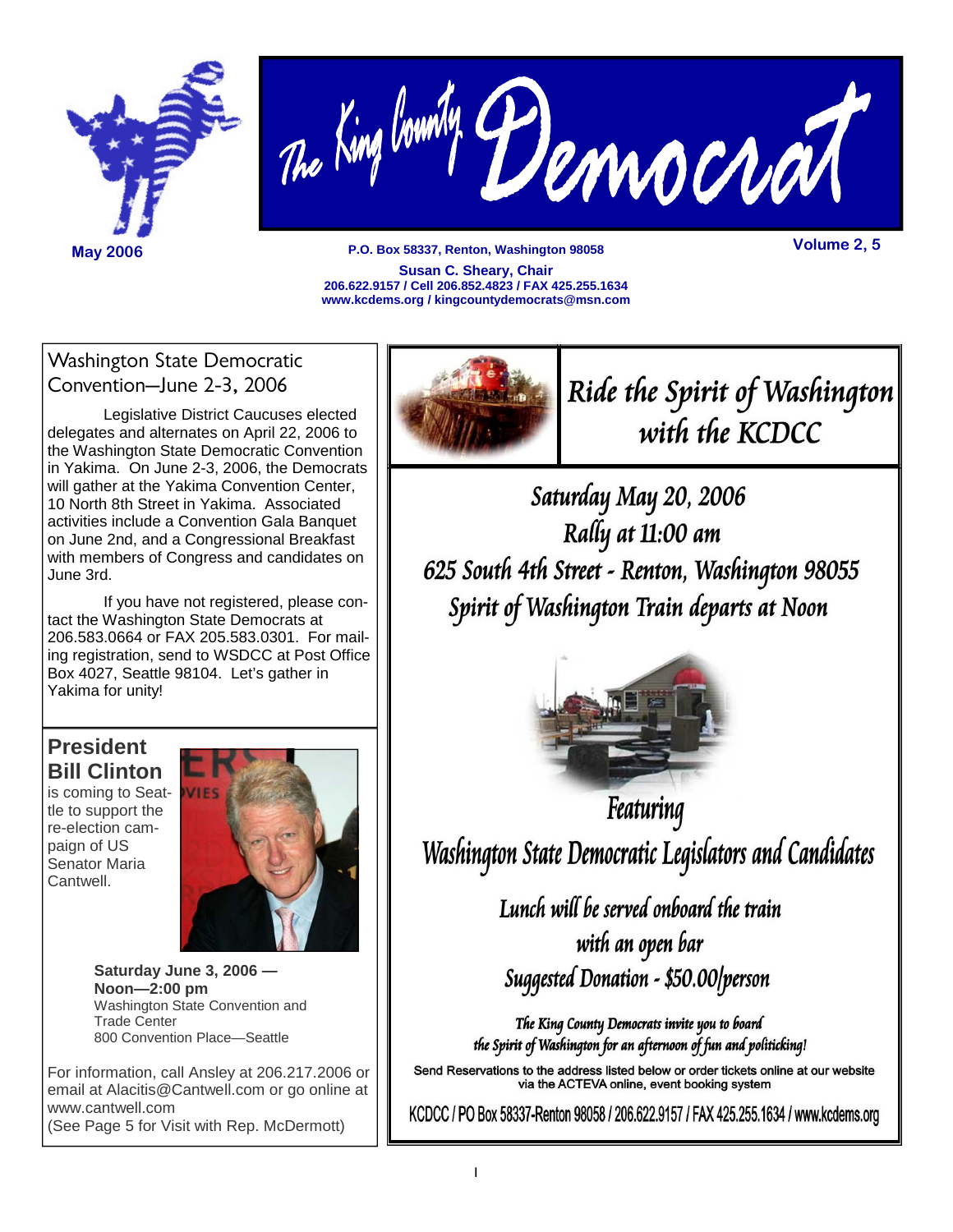



*The King County Democrat* is published a minimum of 10 days before a general membership meeting pursuant to KCDCC By-laws. Copy is published in-house on a monthly basis, posted at website, www.kcdems.org, and sent via bulk-mail to all King County PCOs.

| <b>KCDCC Officers and Chairs Meeting</b><br><b>Sunday May 21, 2006</b>                                                                              | <b>King County Democratic Central Committee Officers</b>                                                                      |                                                       |                                                                           |                                                                                                                 |  |  |  |  |  |
|-----------------------------------------------------------------------------------------------------------------------------------------------------|-------------------------------------------------------------------------------------------------------------------------------|-------------------------------------------------------|---------------------------------------------------------------------------|-----------------------------------------------------------------------------------------------------------------|--|--|--|--|--|
| 7:00 pm<br><b>Renton Carpenters Hall</b>                                                                                                            | <b>Position</b>                                                                                                               | <b>First Name</b>                                     | <b>Last Name</b>                                                          | email                                                                                                           |  |  |  |  |  |
| 231 Burnett Avenue North                                                                                                                            | Chair<br><b>First Vice Chair</b><br>Second Vice Chair                                                                         | Susan<br>Rob                                          | Sheary<br>Dolin                                                           | suzie2004@comcast.net<br>robdolin@wuxx.com                                                                      |  |  |  |  |  |
| <b>KCDCC LAC Meeting</b><br><b>Sunday May 21, 2006</b><br>$2:00$ pm<br><b>Ballard Library</b><br>5614 22nd Avenue NW                                | Third Vice Chair<br>Fourth Vice Chair<br>State Committeeman<br>State Committeewoman<br>Treasurer<br>Secretary                 | Sharon<br>Gurine<br>Javier<br>Pat<br>Chuck<br>Angela  | Mast<br>Nordby<br>Valdez<br>Taylor<br>Laney<br>Henry                      | skm@att.net<br>airjav@msn.com<br>pat.taylor@mindspring.com<br>laney06@attglobal.net<br>angelachenry@hotmail.com |  |  |  |  |  |
| Featured Speakers: 36th LD<br>Rep Mary Lou Dickerson,<br>47th LD Rep Pat Sullivan,<br>Randy Gordon, and<br>Elizabeth Walter, Election<br>Activists. | Candidate Recruitment<br>Endorsements<br>Independent Audit<br>Legislative Action Committee<br>Parliamentarians /<br>Attorneys | Judith<br>I innea<br>Jenson<br>Tina<br>Robert<br>Paul | Hine<br>Peterson<br>Hagen<br>Shamseldin<br>Gaudet<br>Schneiderman<br>Ware | judithhine@hotmail.com<br>tinashamseldin@comcast.net                                                            |  |  |  |  |  |
|                                                                                                                                                     | Platform/Procedures<br>Program<br>Sergeant-At-Arms                                                                            | Joel<br>Jean<br>Juan                                  | Amos<br>Martinez                                                          | joelware@hotmail.com                                                                                            |  |  |  |  |  |

## **THE ONGOING WORK TO RESTORE PUBLIC CONFIDENCE IN KING COUNTY ELECTIONS**

**U.S. Senate** 

The King County Council continues its ongoing work to restore public confidence in the elections process with creation of an ongoing Citizens' Elections Oversight Committee and consideration of a proposed election "Action Plan."

The Council on Monday voted to create an ongoing Citizens' Elections Oversight Committee to monitor King County elections and recommend improvements to the performance and accountability of King County Elections. The ordinance makes the CEOC an ongoing committee that will present an annual report to the Council on election activities for the previous year and make recommendations directed towards improving elections processes, performance and accountability.

Under the ordinance the Council will re-evaluate the need for a continued CEOC in 2009. In that year the CEOC will send to the Council an evaluation of the effectiveness of the improvements made to the Elections Section and a recommendation on whether the Committee is still needed.

Earlier on Monday the Committee-of-the-Whole was briefed on a motion introduced by Council members Julia Patterson and Bob Ferguson to create a Council Action Plan to improve elections. The action plan incorporates recommendations made by the Council's Citizens' Elections Oversight Committee and The Election Center to improve elections. The plan also recognizes the proposal from the County Executive to implement an all-mail ballot in King County by 2007. The Action Plan proposes that by May 31 the Council complete several steps that are part of the legislative process:

- Decide whether to conduct all-mail elections.
- Decide on a policy to consolidate all elections operations into a single facility.
- Decide on the process to acquire or construct a facility for elections consolidation.
- Ask the executive to transmit an ordinance for acquisition or construction of the new elections facility. (cont'd on P.4)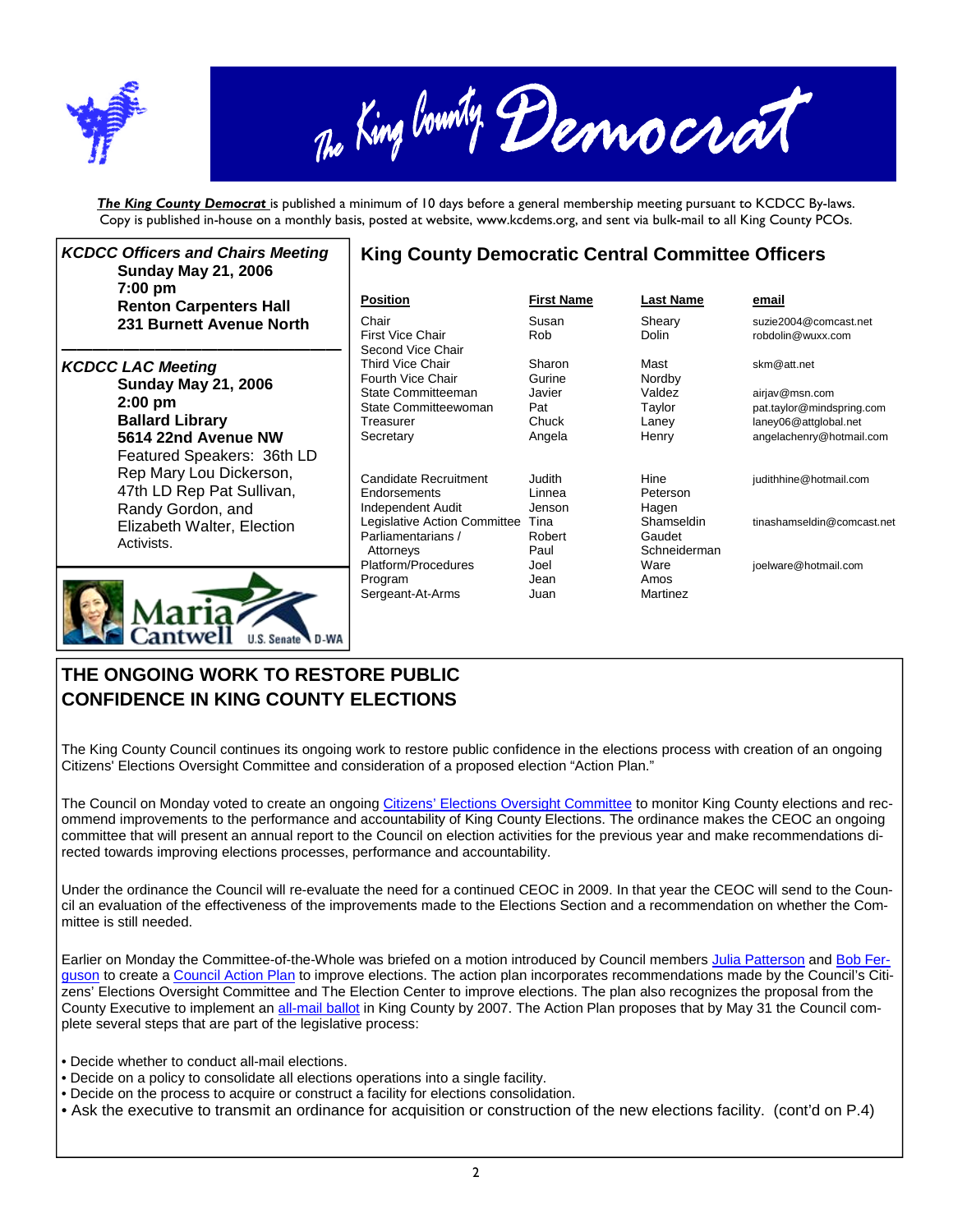#### **King County Democrats Central Committee Meeting Minutes—April 25, 2006**

Call to Order; Flag Salute; Minutes approved; Agenda approved.

Welcome and introduction of candidates an guests: Kirk Shirley of the State Democrats Coordinated Campaign introduced himself and a need for volunteers and also a need for volunteers for the DNC National Canvassing Day. Dan Nolte of the Darcy Burner Campaign announced that they have surpassed there fundraising goal and aspect to raise a lot of national donations. A staff person from the campaign No On I-933 discussed the repercussions is I-933 passes, such as the environmental setback and redo zoning for the past 10 years and more. Candidate for U.S. Senate Mark Wilson discussed his candidacy. Guest George Allen discussed the proposal for the King County Sheriff's Office Civilian Oversight on the behalf of King County Council Members Bob Ferguson and Julia Patterson. Allen told his story of working with the Seattle Police and King County Sheriff's office ride along and going to roll calls at the departments. The proposal is an idea to have a civilian oversight and with officers present the Sheriff can fire or reprimand the officer. The unions are involved as well. The Oversight Committee has not been created yet and it must go through the State Legislature and a Blue Ribbon Committee.

Officers Report

Chair – Suzie Sheary – mentioned that the Official Call was sent to 1,855 Delegates and Alternates. A Lifetime Democrat Award will go to Mac McDonald.

Vice Chair – Rob Dolin – the blog on the website has been reformatted ( $b \log \omega$  kcdems.org) and the hosting provider has changed some calendar events.

Credentials Committee Chair Javier Valdez reminded districts 11<sup>th</sup>, 30<sup>th</sup>, 31<sup>st</sup>, 36<sup>th</sup>, 43<sup>rd</sup> and 48<sup>th</sup> need to get names into him and the committee will meet the day of the King County Convention for a couple of hours.

Finance Committee – Sharon Mast – Mentioned that refreshments are still needed for the Convention.

Elections – Gurine Nordby – Attended a meeting last weekend and discussed nationwide issue with election offices. Treasurer Report – Chuck Laney – absent. Suzie Sheary mentioned that there is \$6,772 in the bank.

Bylaws/Platform – Joel Ware – Discussed the Platform Committee's work on the Platform's make-up having headlines then descriptive sections and then bullet points.

State Committee Report – Javier Valdez – There will be a WSDCC Executive Board retreat May 13<sup>th</sup> in Seattle. The State Party headquarters will be moving offices in June. The September State meeting maybe held in Tacoma. The Immigration March was attended by 35,000- 40,000 people, included by King County Democrats and the 34<sup>th</sup> Legislative District.

Recruitment Chair – Judith Baker Hine – no report

Endorsement Chair – Linnea Peterson – Up and coming endorsements this year will be US Senate and House, State Senate and House, Judicial candidates. The Endorsement Questionnaire is on the website.

Legislative Action Committee (LAC) – Tina Shamseldin – The Committee met on Sunday, April 23, 2006 with a panel of bloggers: Horses Ass, WashBlog and Rob Dolin with others. May 21, 2006 will be the next meeting of the Committee and the topic will be the Hwy. 99 Viaduct options.

Old Business

Resolution "Save the Spirit of Washington Dinner Train"- motion #1 to pass by Sharon Mast. Motion to amend to insert "one of" into the therefore be it resolved behind as. – amendment PASSED and main motion VOTE = PASSED New Business

Motion #2 to oppose I-933 – VOTE = PASSED UNANIMOUSLY

Motion #3 to pass the resolution "Proposal for King County Sheriff's Office of Civilian Oversight". – Motion to Table until the KCDCC as a whole receives more information. VOTE – PASSED to Table. Group suggested that the King County Sheriff be invited and the Blue Ribbon Panel.

Motion #4 to Endorse US Senator Maria Cantwell. Discussion. Against 36<sup>th</sup> LD Members and For 34<sup>th</sup> LD Members. Motion to Table until the KCDCC has an Endorsement Questionnaire filled out. VOTE TO TABLE – YEA = 20 NEA  $= 19$  PASSES

Legislative District Reports

 $47<sup>th</sup>$  LD – Evelyn Reymond – the sister district program will be taking place on the National April 29<sup>th</sup> Canvass Day by having the 36<sup>th</sup> LD members assisting them in the 100 precincts that don't have a PCO in them. Their Annual Spring Dinner will be May  $12<sup>th</sup>$  with Dave Ross headlining.

 $34<sup>th</sup>$  LD – Ivan Weiss – Their last meeting program was a legislative wrap-up session with their elected officials. Ivan mentioned the 34<sup>th</sup>'s involvement with the Immigration Right March. He is keeping busy in the community by attending various events, such as attending an upcoming group that supports women who have been abused. The LD is thinking of expanding the sister district program to assist the  $15<sup>th</sup>$  LD in south Washington.

5<sup>th</sup> LD – Kayne McGladrey – He reviewed the length it took to nominate the delegates and alternates at the LD Caucus. The LD is attempting to censure the Republican House Representative Glen Anderson because of his abuse of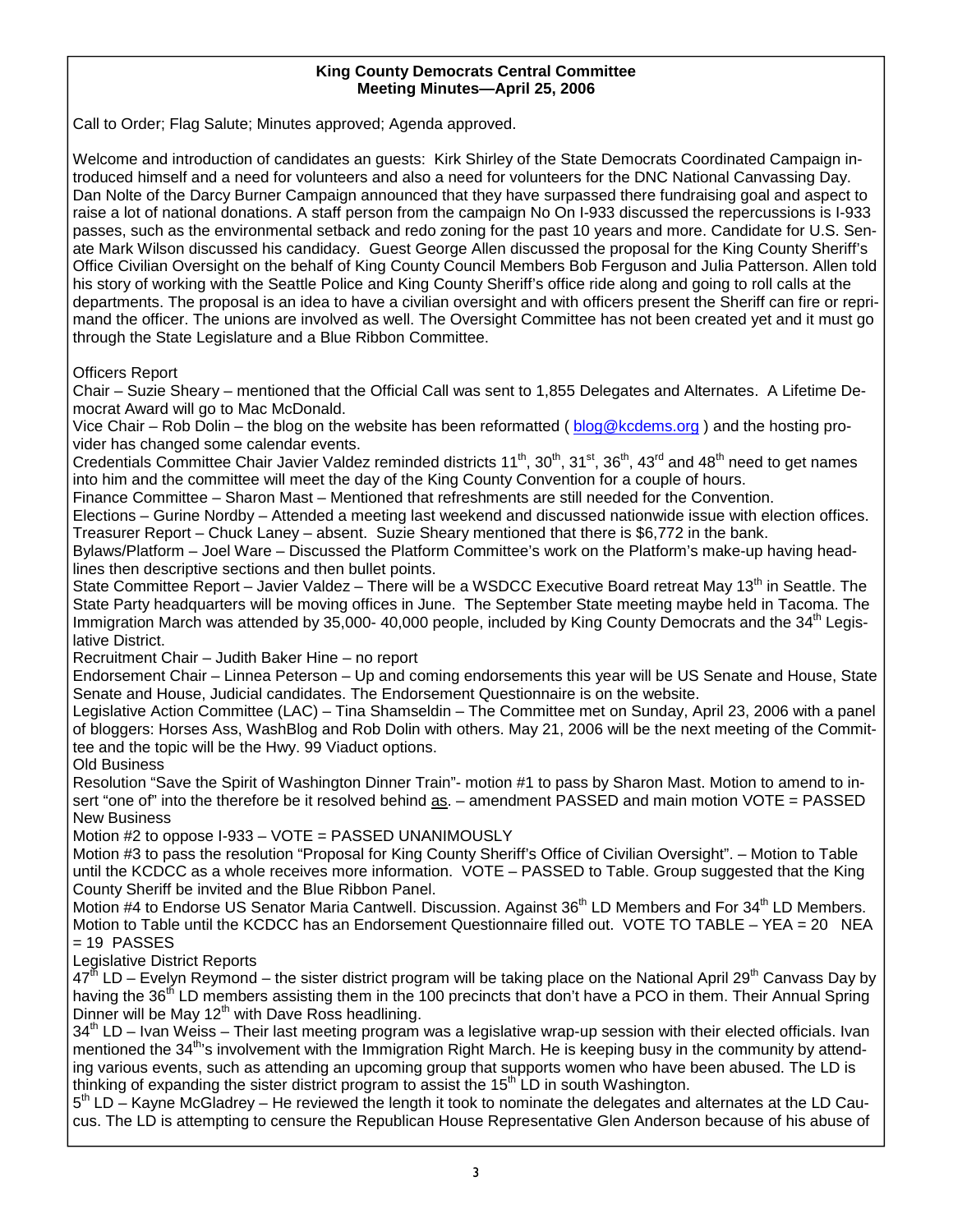the publics' money with his legislative piece that was very "Republicanesque." The group has also been working on a candidate brochure.

45<sup>th</sup> LD – Ralph Gorin – Talked about the LD's caucus election of Delegates only and no Alternates were elected. He met with several candidates along with State Party Chair Dwight Pelz and how "Eastside" candidates fair within the Party compared differently than Seattle candidates. Also, there is an Eric Oemig fundraiser May  $12<sup>th</sup>$ .

 $30<sup>th</sup>$  LD – Larry Jackson – Mentioned that they only elected caucus Delegates and that there was active participation of the caucus. They have gained 3 new Precinct Committee Officers (PCO). The LD is having a fundraiser honoring the Troops May 25<sup>th</sup> for Armed Service Day.

 $32<sup>nd</sup>$  LD – Lila Smith – Announced that the LD picnic is July 16<sup>th</sup> at St. Edwards Park featuring exotic meats on the menu.

36<sup>th</sup> LD – Peter House – Reviewed the caucus attendees which were 166 Delegates signed in and 35 extras, all 49 Delegates and Alternates were elected. The LD may have early endorsements of Representatives and Senator. 41<sup>st</sup> LD – Barbara Geller – Reviewed the caucus attendees which were 64 Delegates and Alternates attended, 31 Delegates and 8 Alternates were elected. The group mostly discussed their "Democratic Values" and "Why they attend the meetings and want to volunteer." The LD passed 8 resolutions. The membership is ahead of member donations at this time last year. Their picnic is planned for July  $23^{rd}$ . They are focused on the  $8^{th}$  Congressional race. There will be a Women's Leadership luncheon May 12<sup>th</sup> for high donors.

 $37<sup>th</sup>$  LD – Gwen Rench – Said that turnout for the LD caucus wasn't good. They donated their leftover food to St. Mary's. August will be their fundraiser.

33<sup>rd</sup> – Jack Arends – The LD adopted 13 resolutions at their caucus. They have endorsed Darcy Burner for Congress in the 8<sup>th</sup> and endorsed US Senator Maria Cantwell. He mentioned that Sen. Karen Kaiser is holding her fundraiser on May 4<sup>th</sup>, 7pm at Angle Lake.

 $43^{rd}$  LD – Lisa Steubing – Reviewed the caucus, which had low turnout this year. Their Spring Party will be held May 20<sup>th</sup> at Pioneer Hall. The LD is holding a large candidate forum at the Town Hall's large auditorium July 18, 2006.

11<sup>th</sup> LD – Don Bennett – Reported that all their Delegates and some Alternates were elected. Their platform was passed but could not get to their resolutions. They plan on attending events throughout the Summer: Tukwila Days and Renton River Days along with have their picnic.

—————————————————————————————————————————————————————

Good of the Order

Raffle

Adjourn

Respectfully Submitted by: KCDCC Recording Secretary Angela Henry

Continued from Page 2 -

• Ask the executive to evaluate elections security and transmit a security plan to the council.

• Ask the Elections Director to report to the council every three months on improvements he's made to the conduct of elections and improvements that are in the works.

The motion also asks the King County Charter Review Commission to give its opinion on whether the King County Auditor should be an elected or appointed position, and sets deadlines for executive transmittal of an appropriation ordinance to hire a firm to oversee implementation of federal and state election changes as well as the recommendations of the CEOC and The Election Center. The action plan will come before the full Council for action on May 15.

—————————————————————————————————————————————————————

Source: Metropolitan King County Council website.

#### KING COUNTY DEMOCRATS—2006 Convention

THANK YOU to everyone who had a role in the King County Democrats convention on May 6th. We were pleased to host several of our elected officials and the group was surprised with a visit from US Senator Maria Cantwell and her campaign volunteers including the Seattle—All City Marching Band drum corps. Over 300 delegates signed in and participated in the Platform discussion. Refreshments were provided by the District organizations, merchandise by the Washington State Democrats, and several of the campaigns tabled.

Additional Platform discussion and presentation of the "Do-Pass" list of resolutions will be the major thrust of the May 23rd KCDCC meeting.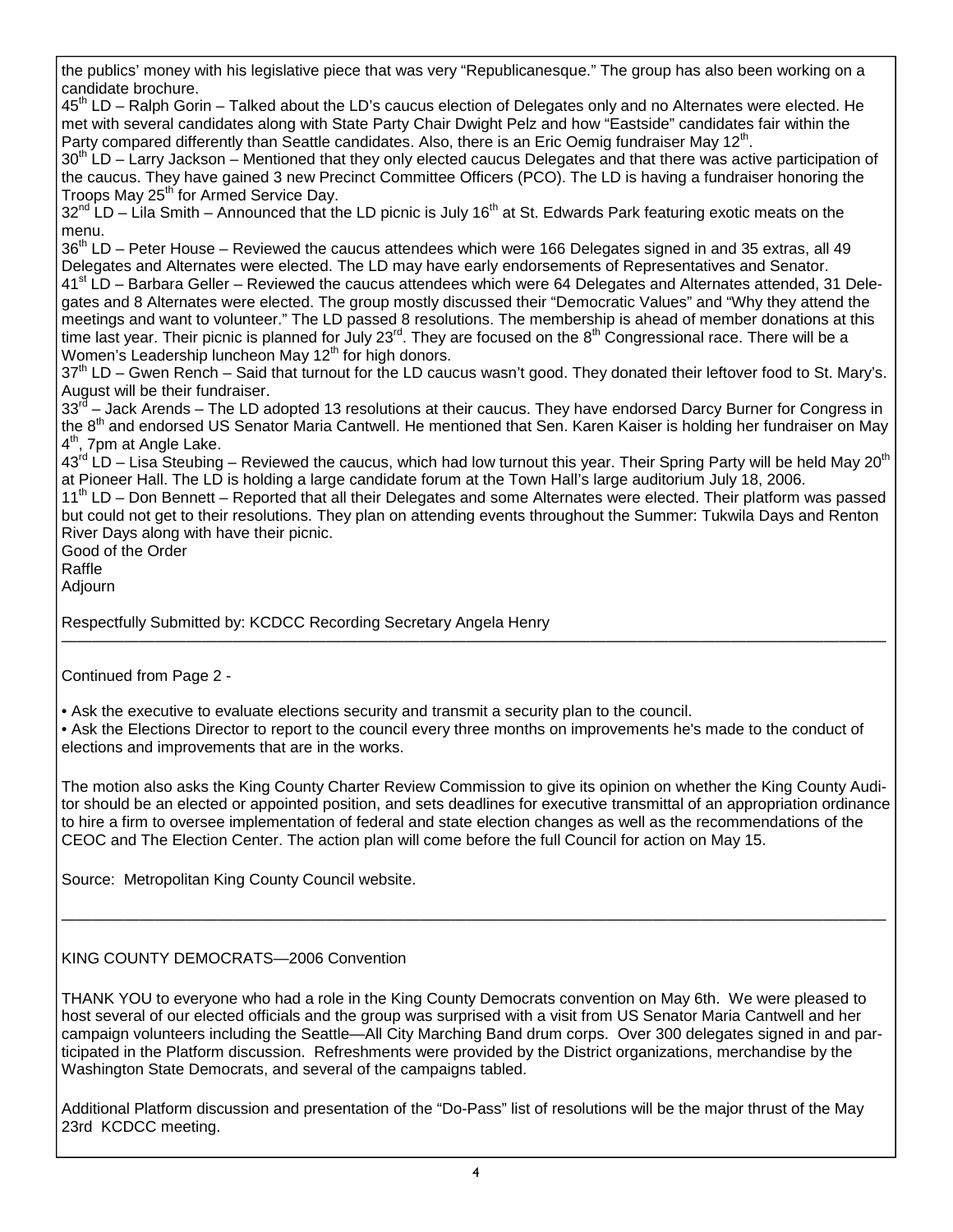#### **ATTEND YOUR DISTRICT MEETINGS!**

If you have not attended a District meeting this year, review the list , find your District and join the many active Democrats participating across the County.

#### **1st LD**

Chair: Jeff Wiley, 425.778.4808 Meets 1<sup>st</sup> Thursday, 7:00 pm Northshore School Admin Center 3330 Monte Villa Parkway, Bothell

#### **5th LD**

Chair: Kayne McGladrey, 425.894.5298 Meets 3rd Wednesday, 7:00 pm King County Library Admin 960 Newport Way NW, Issaquah

#### **11th LD**

Chair: Edward Prince, 206.246.8747 Meets 3rd Tuesday, 7:00 pm Carpenters Hall 231 Burnett North, Renton

#### **30th LD**

Chair: Larry Jackson, 253.661.2287 Meets 1<sup>st</sup> Wednesday, 7:00 pm Federal Way Senior Center 4016 South 352<sup>nd</sup> St, Federal Way

#### **31st LD**

Chair: Tim Pearson, 253.863.4543 Meets 4<sup>th</sup> Wednesday, 7:00 pm See website for location Http://www.31stdistrictdemocrats.org

#### **32nd LD**

Chair: Lila Smith, 206.818.1195 Meets: 2<sup>nd</sup> Wednesday, 7:00 pm American Legion Hall 14521 17<sup>th</sup> Ave NE, Shoreline

#### **33rd LD**

Chair: Tara Jo Heinecke, 206.870.8819 Meets 3rd Monday, 7:00 pm Normandy Park Congregational Church 19247 1st Ave S, Normandy Park

#### **34th LD**

Chair: Ivan Weiss, 206.463.4647 Meets 2<sup>nd</sup> Wednesday, 7:30 pm The Hall at Fauntleroy 9131 California Ave SW, Seattle

#### **36th LD**

Chair: Peter House, 206784.7665 Meets 3<sup>rd</sup> Thursday, 7:30 pm See website for locations

#### **37th LD**

Chair: Gwen Rench, 206.324.2786 Meets: 2<sup>nd</sup> Monday, 7:30 pm Central Area Senior Center  $500$   $30<sup>th</sup>$  Ave S., Seattle

#### **41st LD**

Chair: Barbara Geller, 206.232.4970 Meets 3<sup>rd</sup> Wednesday, 7:30 pm St. Margaret's Episcopal Church 4228 Factoria Blvd SE, Bellevue 98006

#### **43rd LD**

Chair: Lisa Steubing, 206.523.3644 Meets 3<sup>rd</sup> Tuesday, 7:30 pm University Baptist Church NE 47<sup>th</sup> and 12<sup>th</sup> Ave NE, Seattle

#### **45th LD**

Chair: Ralph Gorin, 425.556.5789 Meets 1<sup>st</sup> Wednesday, 7:00 pm Old Redmond School House Community Ctr 16600 NE 8th, Redmond

#### **46th LD**

Chair: Scott White, 206.363.9522 Meets 3<sup>rd</sup> Thursday, 7:30 pm Olympic View Elementary School 504 NE 95th St., Seattle

#### **47th LD**

Chair: Bryan Kesterson, 253.639.3515 Meets 1<sup>st</sup> Wednesday, 7:00 pm Machinists' Hall A St SW at 2<sup>nd</sup> St SW, Auburn

#### **48th LD**

Chair: Ben Von Ullrich, 206.979.9073 Meets 3<sup>rd</sup> Wednesday, 7:00 pm Stevenson Elementary School Library 14220 NE 8<sup>th</sup>, Bellevue



### www.foolproof.org





www.townhallseattle.org

## **SAVE THE DATE — JUNE 3, 2006**

## **A CONVERSATION WITH PRESIDENT BILL CLINTON**

A grass roots discussion with President Bill Clinton and US Representative Jim McDermott In downtown Seattle

## **Saturday June 3, 2006 5:30 pm—7:30 pm**

President Clinton has agreed to join Representative McDermott on stage for a town hall style discussion.

Mark your calendars — Stand by for event details and ticket information

(General Seating \$50 — Limited VIP Seating \$100) from Friends for Jim McDermott Committee

# **DCCC Chair Rahm Emanuel Event** for Darcy Burner Tuesday May 30, 2006 - 6:00 pm - 7:30 pm Save the date -- details to be ready soon!